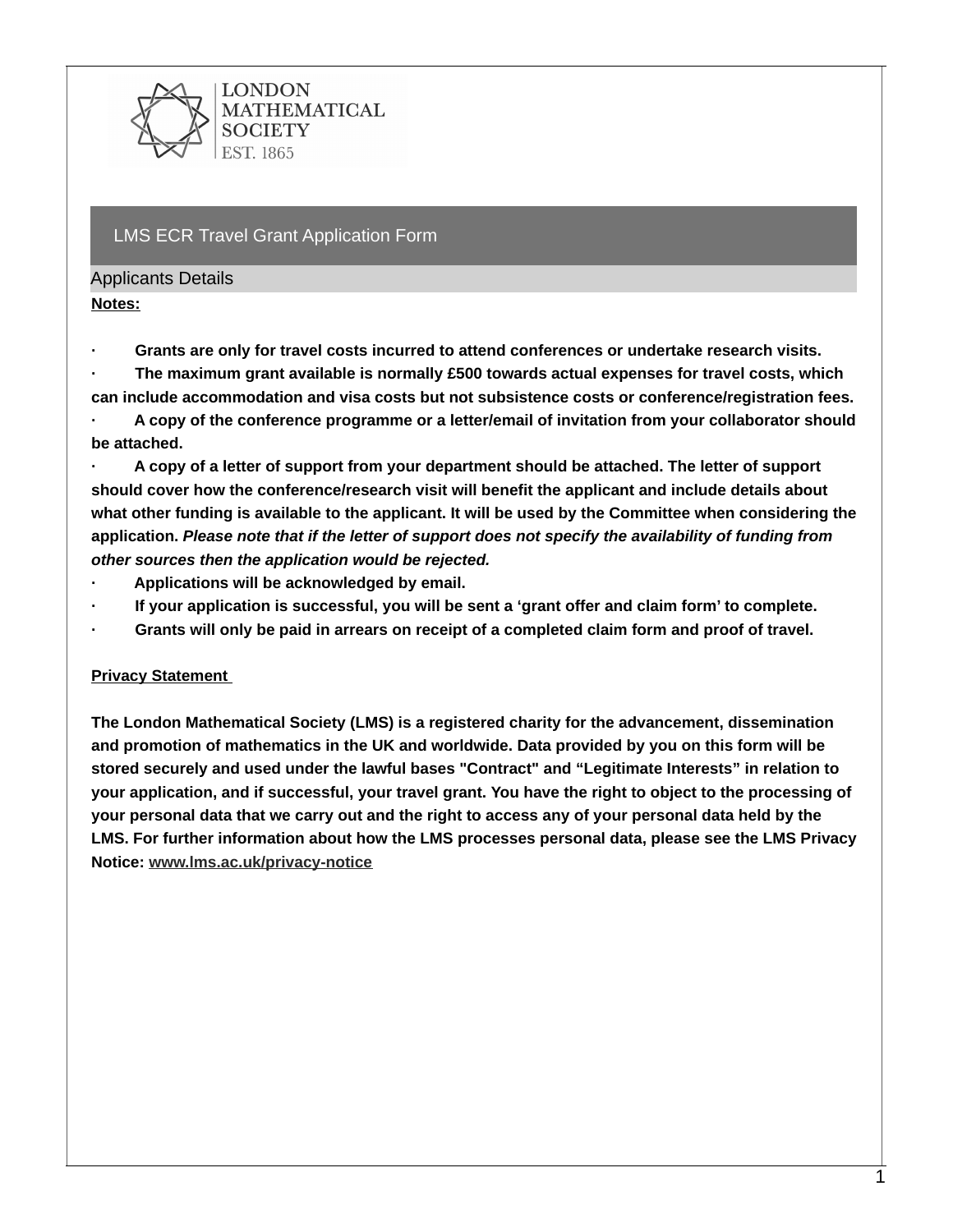| * 1. Contact Details                            |  |
|-------------------------------------------------|--|
| <b>Name</b>                                     |  |
| <b>University/Institution</b><br><b>Address</b> |  |
| <b>Address 2</b>                                |  |
| <b>City/Town</b>                                |  |
| <b>Postal Code</b>                              |  |
| Country                                         |  |
| <b>Email Address</b>                            |  |

\* 2. Status:

Masters' Students: please give your current year of study e.g. first, final year and select "N/A" under the columns for Current PhD Year and Year of PhD Award.

PhD Students: please give your current year of study e.g. first, second, third or fourth year and select "N/A" under the columns for Current Masters Year and Year of PhD Award.

Post-PhD applicants: please give the year of the PhD award and select "N/A" under the columns for Current Masters Year and Current PhD Year.

If you have had a career break, please give details.

|                                                | <b>Current Master's Year</b> | Current PhD Year | Year of Award |
|------------------------------------------------|------------------------------|------------------|---------------|
| <b>Master's Student</b>                        |                              |                  |               |
| Doctoral Student                               |                              |                  |               |
| Post-PhD                                       |                              |                  |               |
| f vou had a career break, please give details. |                              |                  |               |

If you had a career break, please give details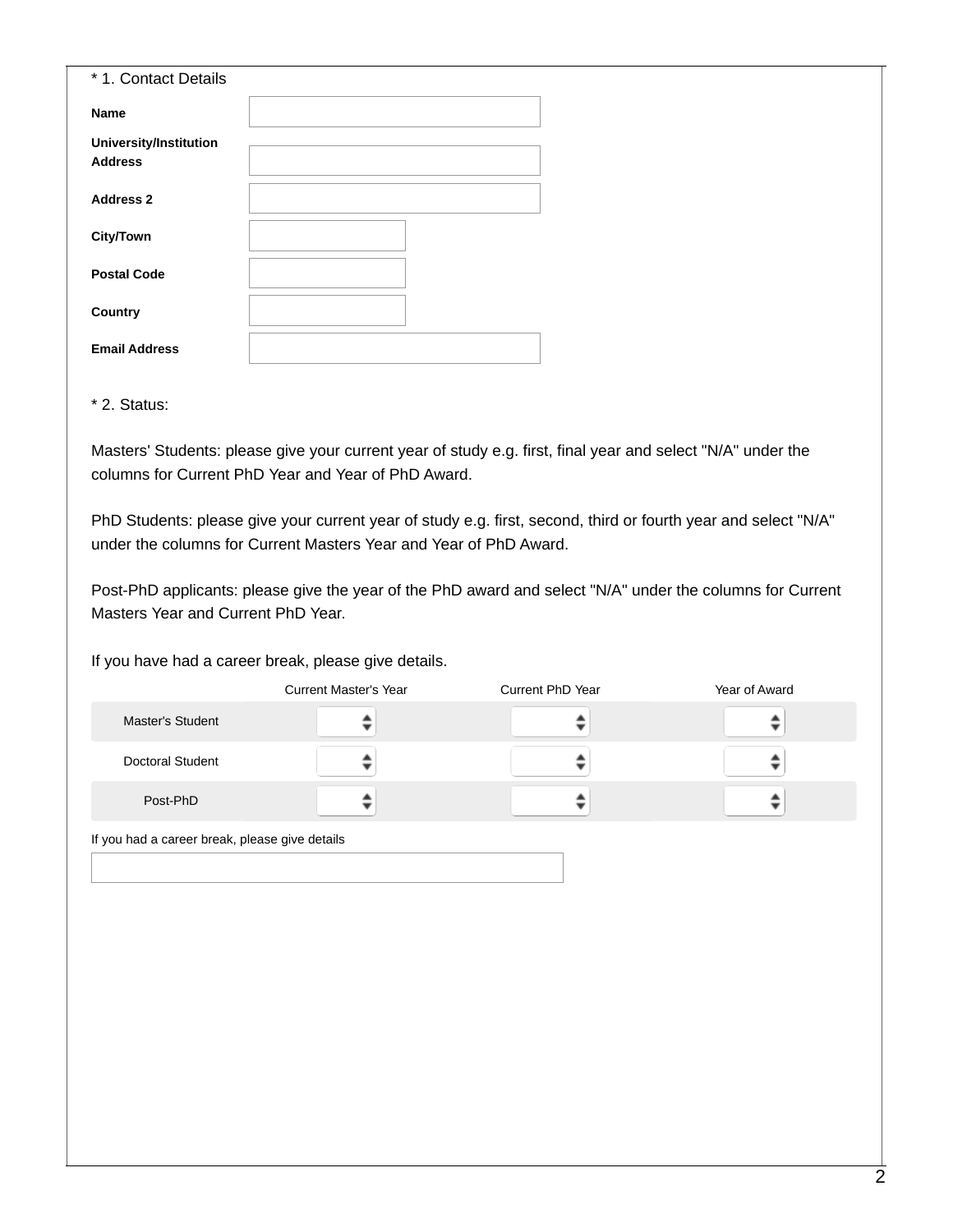|    | * 3. Please list the conference/workshops/summer schools that you have attended in the past two years with |
|----|------------------------------------------------------------------------------------------------------------|
|    | dates and details of funding sources. If you have not attended a workshop. please write "n/a" in Box One.  |
| 1  |                                                                                                            |
| 2  |                                                                                                            |
| 3  |                                                                                                            |
| 4  |                                                                                                            |
| 5  |                                                                                                            |
| 6  |                                                                                                            |
|    |                                                                                                            |
| 8  |                                                                                                            |
| 9  |                                                                                                            |
| 10 |                                                                                                            |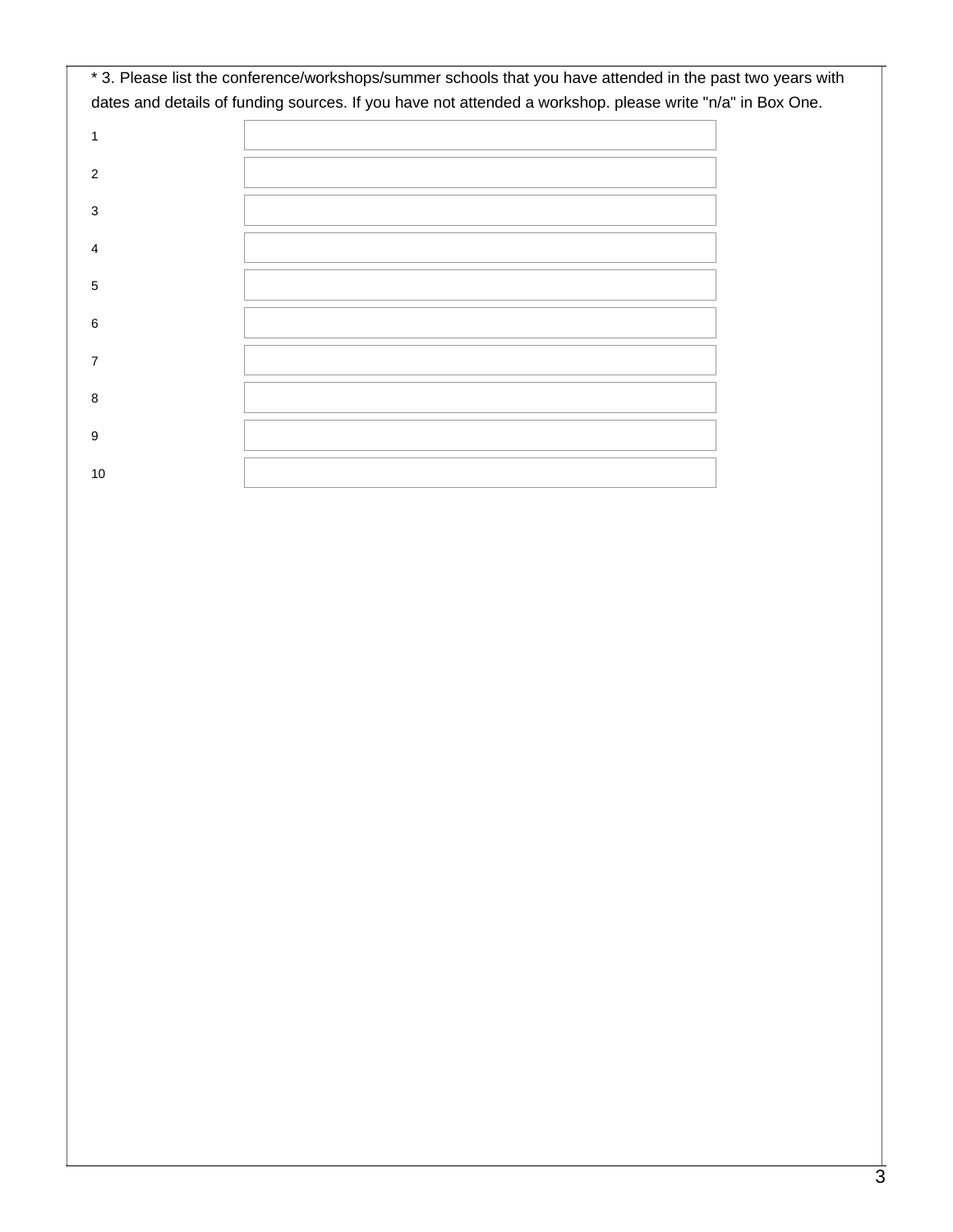

## LMS ECR Travel Grant Application Form

### Event Details

\* 4. Why are you applying for a Travel Grant?

If you are attending a conference, please complete Q5.

if you undertaking a collaborative research visit, please complete Q6.

If you are attending a conference **and** undertaking a collaborative research visit, please complete Q5 **and** Q6.

To attend a conference

To undertake a collaborative research visit

5. Conference Title

#### 6. Research visit to collaborate with

\* 7. Dates

From

#### Date

DD/MM/YYYY

To

Date

DD/MM/YYYY

### \* 8. Location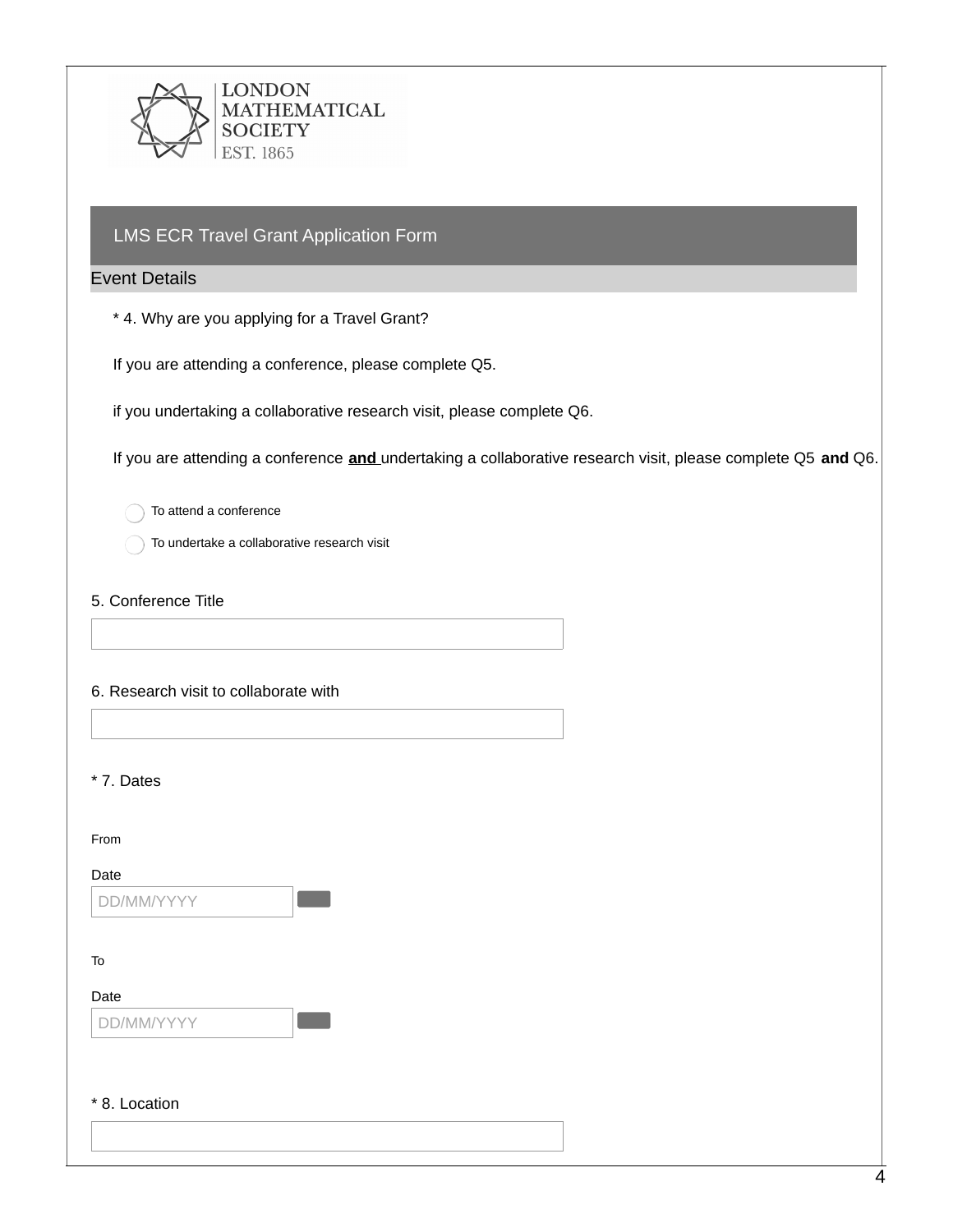\* 9. Please describe how the conference / research visit will benefit your research.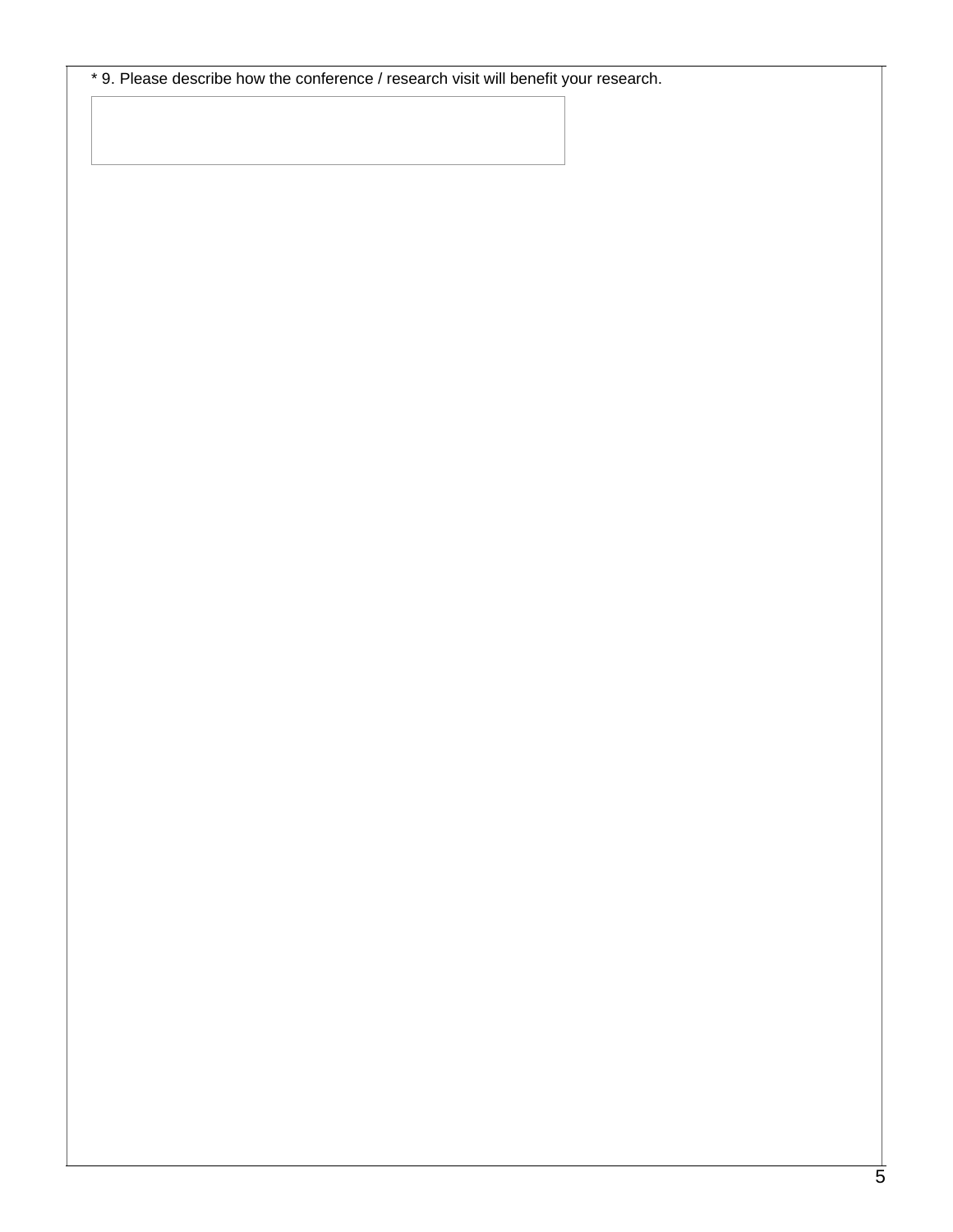

## LMS ECR Travel Grant Application Form

### Event Budget

\* 10. What are your estimated travel costs? (Rounded to the nearest GBP or add 0 if not applicable).

| <b>Travel Costs</b>                 |  |
|-------------------------------------|--|
| <b>Accommodation Costs</b>          |  |
| Subsistence Costs                   |  |
| Visa costs (if applicable)          |  |
| Registration Fee (if<br>applicable) |  |
| Total                               |  |

\* 11. Please indicate how much of the expected travel costs will be met by your department (rounded to the nearest GBP or add 0 if not applicable).

| <b>Travel Costs</b>                 |  |
|-------------------------------------|--|
| Accommodation costs                 |  |
| Subsistence costs                   |  |
| Visa costs (if applicable)          |  |
| Registration fee (if<br>applicable) |  |
| Total                               |  |

\* 12. Please list the names of any other sources of funding that will support your conference attendance / research visit or if none, please write "not applicable" under None.

| None |  |
|------|--|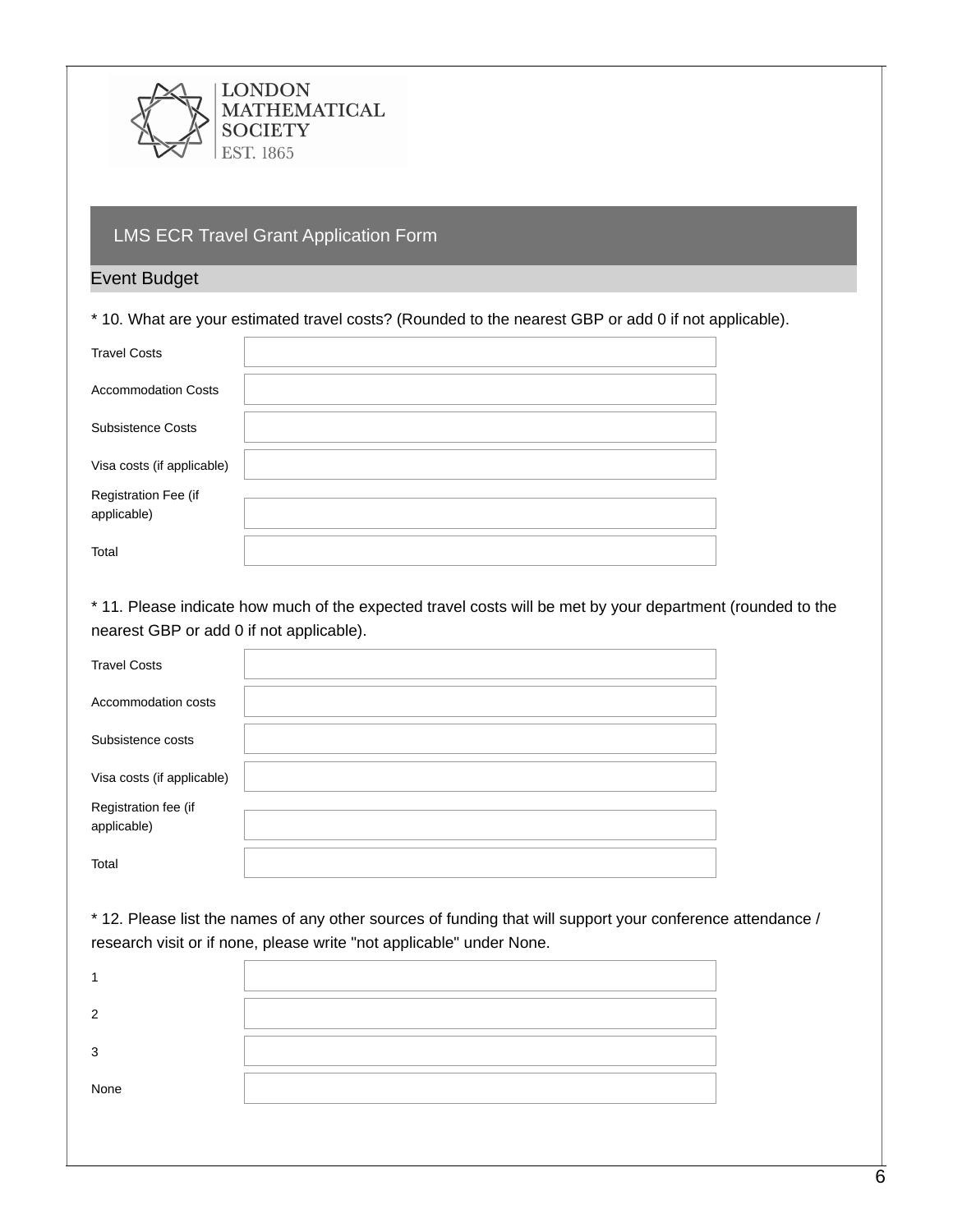\* 13. Please indicate how much of the expected travel costs by other sources (rounded to the nearest GBP or add 0 if not applicable).

| Travel costs               |  |
|----------------------------|--|
|                            |  |
| Accommodation costs        |  |
|                            |  |
| Subsistence costs          |  |
|                            |  |
| Visa costs (if applicable) |  |
|                            |  |
| Registration fee (if       |  |
| applicable)                |  |
|                            |  |
| Total                      |  |
|                            |  |

\* 14. Please give the exact applied for from the London Mathematical Society (rounded to the nearest GBP or add 0 if not applicable).

*NB the maximum available award value is £500.00.*

| Travel costs               |  |
|----------------------------|--|
| Accommodation costs        |  |
| Visa costs (if applicable) |  |
| Total                      |  |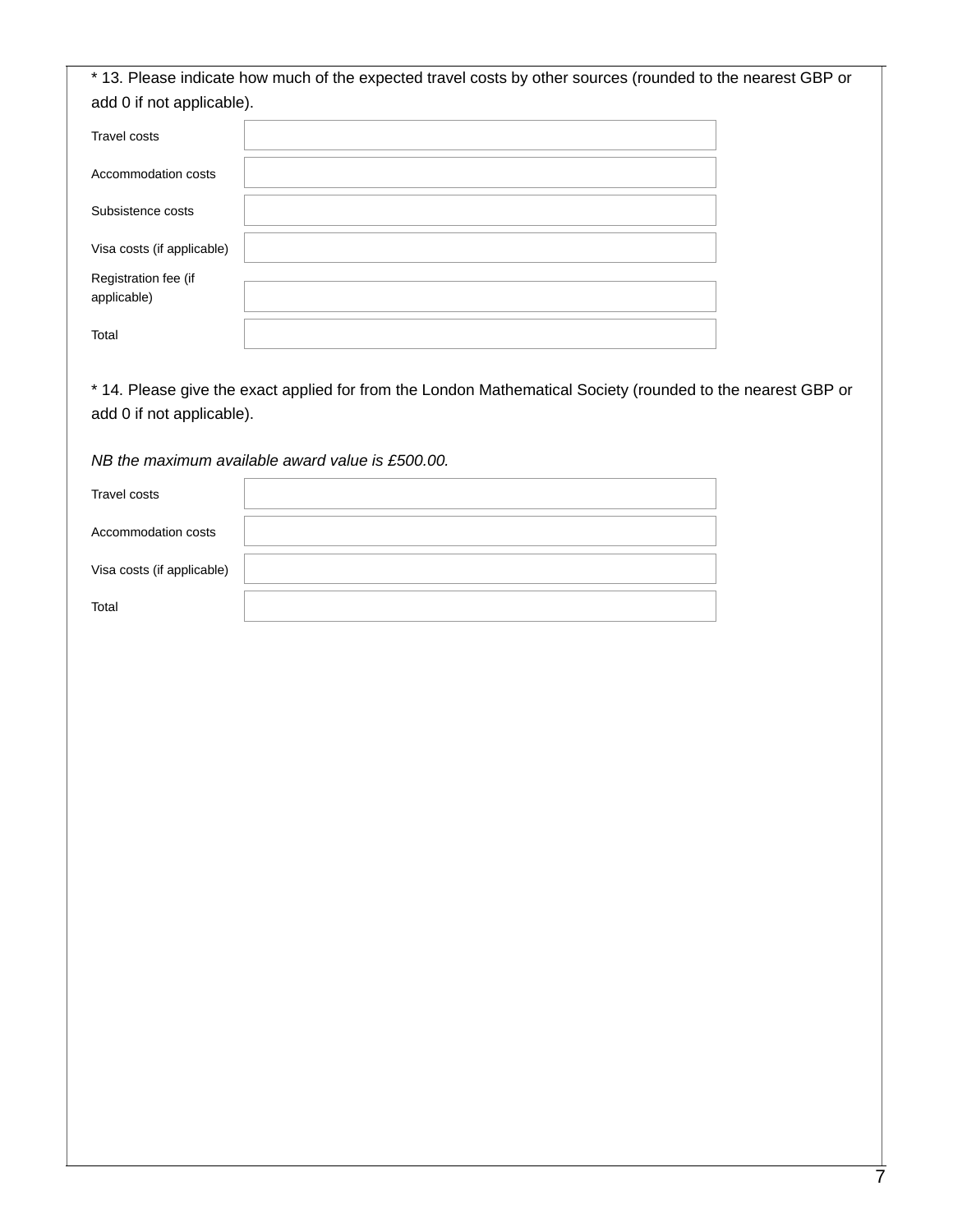LMS ECR Travel Grant Application Form

Application Signatures and Supporting Documents

\* 15. I am applying for the LMS ECR Travel Grant on my behalf.

| Yρς |
|-----|
|     |

No

\* 16. Are you an LMS Member?

- Yes
- No

17. If you are not an LMS member, please give the name and email address of a LMS member who is willing to support your application. The LMS will contact the LMS member to confirm support.

| <b>Name</b>          |  |
|----------------------|--|
| <b>Email Address</b> |  |

\* 18. Please upload a copy of the conference programme or a letter/email of invitation from your collaborator, as appropriate.



19. If your trip includes attendance at a conference AND a research visit, please upload a second file, which is either a copy of the conference programme OR a letter/email of invitation from your collaborator and has not already been uploaded in Q18.

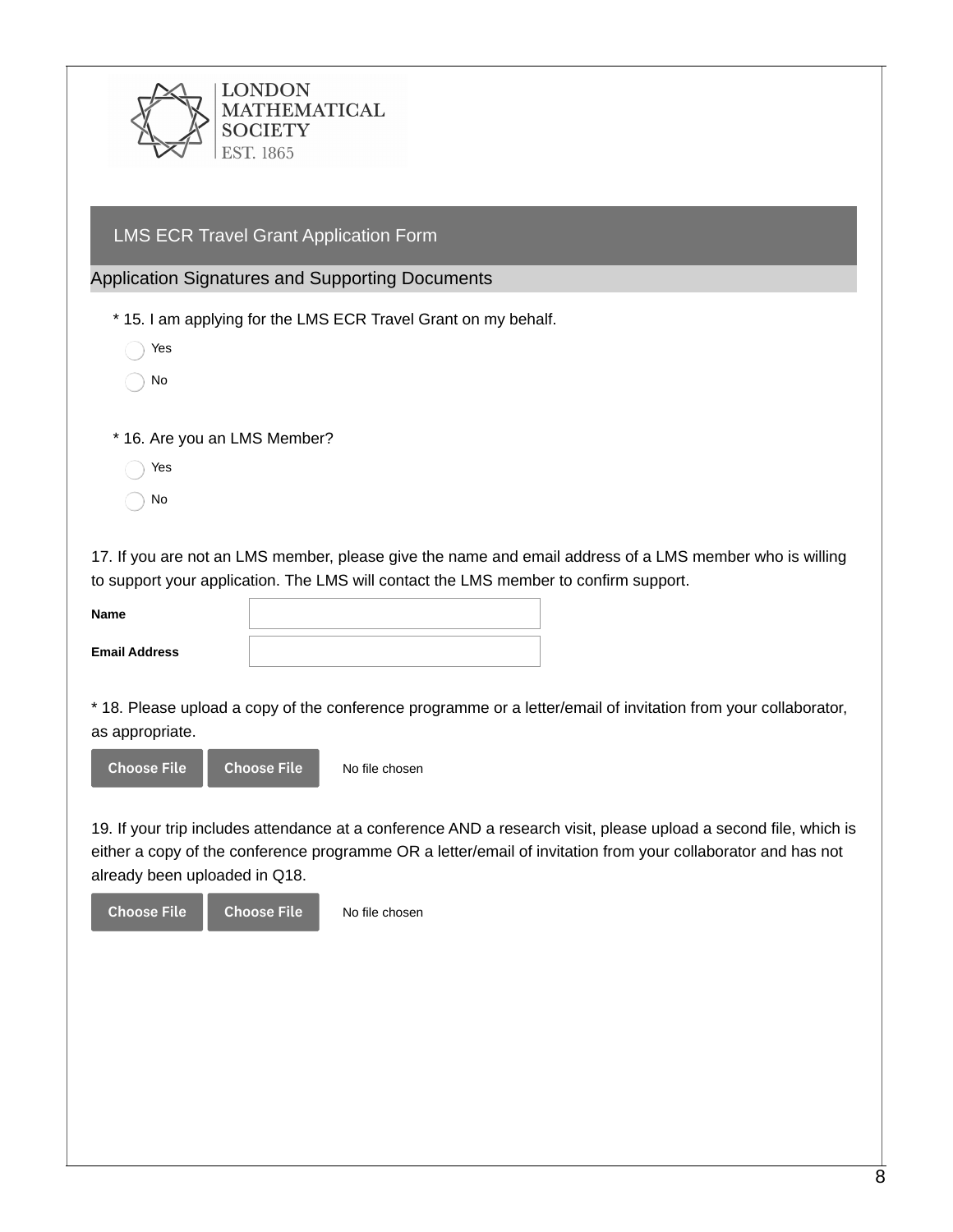\* 20. Please upload a copy of the letter of support from your department. The letter of support should cover how the conference/research visit will benefit the applicant and include details about what other funding is available to the applicant in general and to the project. Please itemise any departmental funding, which the applicant has received within the last 12 months. This information be used by the Committee when considering the application.

Please note that if the letter of support does not specify the availability of funding from other sources then the *application would be rejected.*

No file chosen Choose File Choose File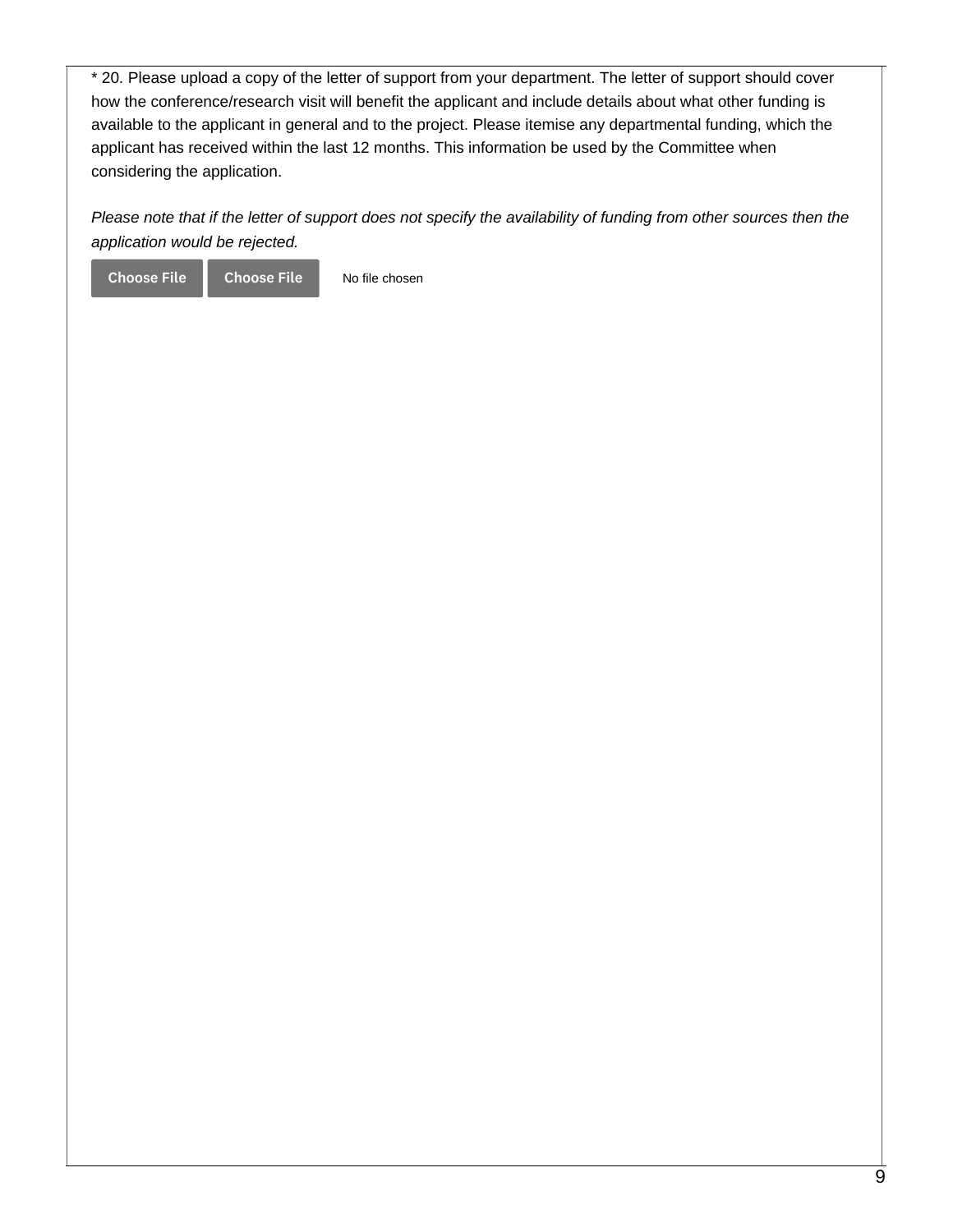

## LMS ECR Travel Grant Application Form

### Keeping in Touch

\* 21. Would you like to hear more about LMS activities, products and services (for example, events and grants) by email?

◯ Yes

No

\* 22. If you are not a LMS member, would you like to join the LMS? Further details can be found here: [www.lms.ac.uk/membership](https://www.lms.ac.uk/membership)

Yes, please send me details by email.

No